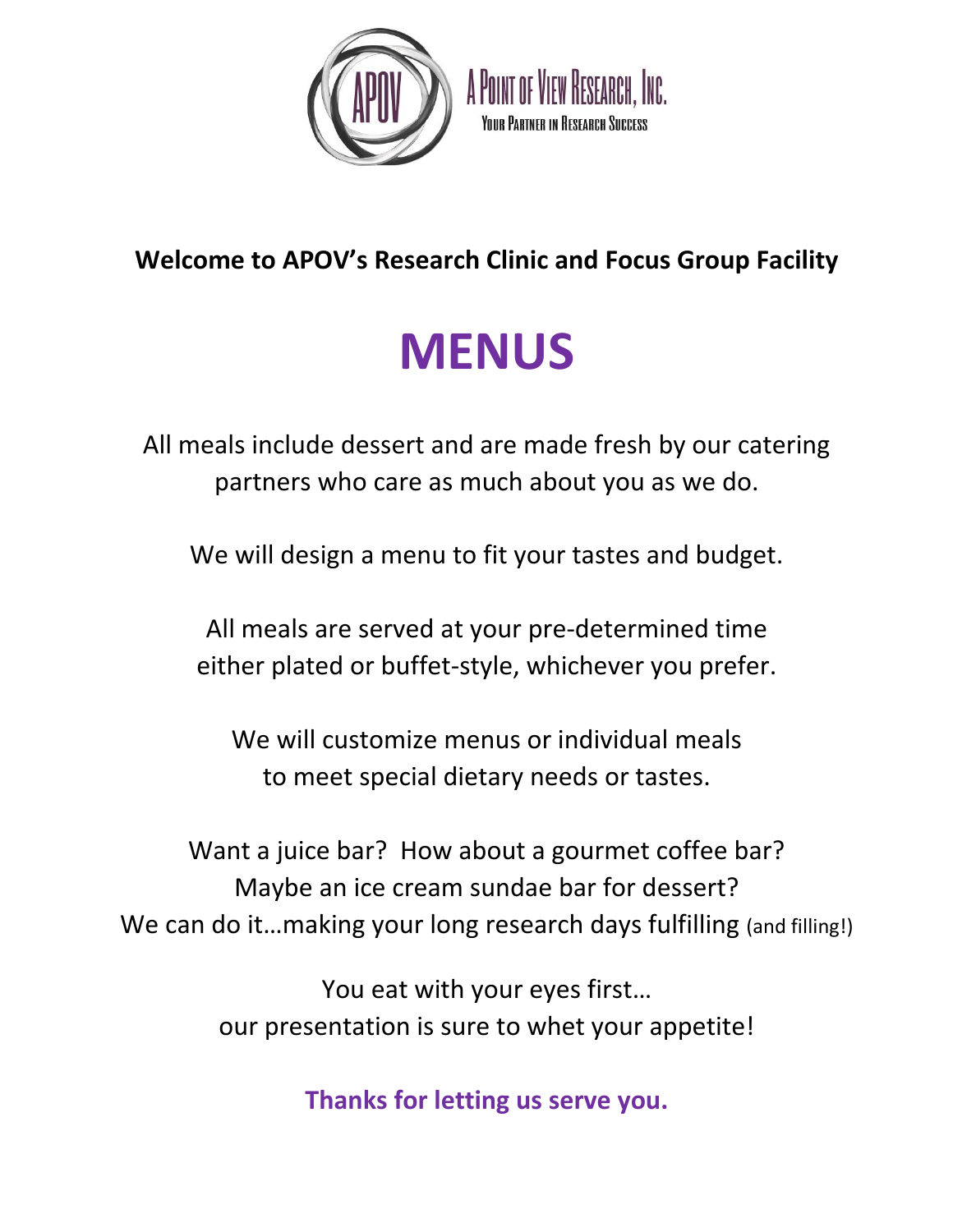## **Breakfast and Brunch**

#### **Made-to-Order Omelet Station**

With all the fixins. Add side options, fruit, choice of bread. Egg White and Egg Beaters available, too!

#### **Eggs Benedict**

Traditional, Cali style and Tex-Mex

#### **Belgium Waffle Bar and French Toast**

With all the toppings! Add scrambled eggs and breakfast meat for a complete meal

**Migas con Carne** Brisket or Shredded Beef with Toppings and Salsa

#### **Loaded Breakfast Burritos**

Homemade and delicious! Choice of meats and vegetarian

**Machaca and Eggs** Served with beans, rice and flour tortillas

**Quiche Soufflé**  Lorraine, Spinach Asiago, Bacon Cheddar, Roasted Vegetable

#### **Continental and American Pastries**

Assorted Bagels, Pastries, Fresh Fruit, Yogurt

#### **Breakfast Side Options Include**

Pork and Turkey Sausage Links Bacon (pork and/or Turkey) Brisket Steaks Polish Sausage and Jalapeno/Cheddar Polish Crispy Hash Browns Mexican Patatas Brava's Waffle Fries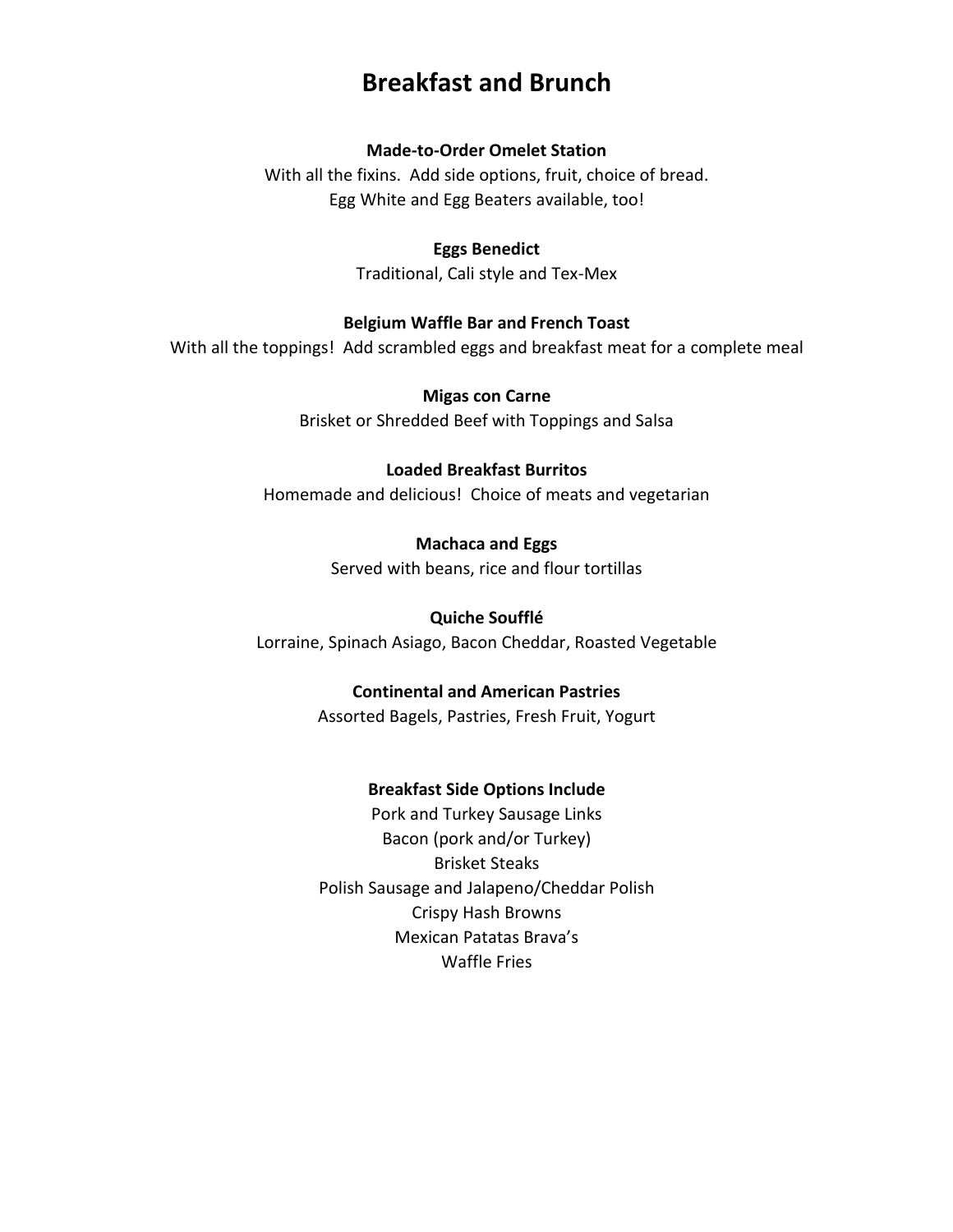## **Butcher Block Sandwich Bar and Wraps**

#### **Sandwich Bar**

Hard Salami/Sliced Chicken/Cold Roast and Smoked Turkey Provolone, Sharp Cheddar, Fresh Mozzarella and Gouda Served with: Assorted Breads and condiments, including lettuce, tomato, onion, pickles Add avocado, bacon, sprouts, veggie options

#### **Assorted Wraps in Flavored Tortillas**

Original, Jalapeno-Cheddar, Spinach, Roast Tomato Choice of any above Meats and Cheese

#### **Crudité Platter**

Carrot, Celery, Asparagus, Baby Tomatoes, Rainbow Cauliflower and Cucumber Served with Herb dipping sauce and Vinaigrette

#### **Deluxe Cobb Salad**

Crisp Romaine with Assorted Toppings and Dressings

#### **Caesar Salad**

Choice of Grilled or Blackened Chicken, Thin Brisket or any Cold Meats

#### **Black and Blue Cheese Brisket Chopped Salad**

Fried Crunchy Onions and Cheddar Croutons Assorted Dressings

## **Asian Flair**

**All served with choice of steamed white or brown rice** Teriyaki Chicken, Orange Chicken, Kung Pao Chicken, Broccoli Beef, Fish Fillet Romaine Salad with Ginger Carrot Dressing

Add: Veggie Spring Rolls, Chow Mein, Fried Rice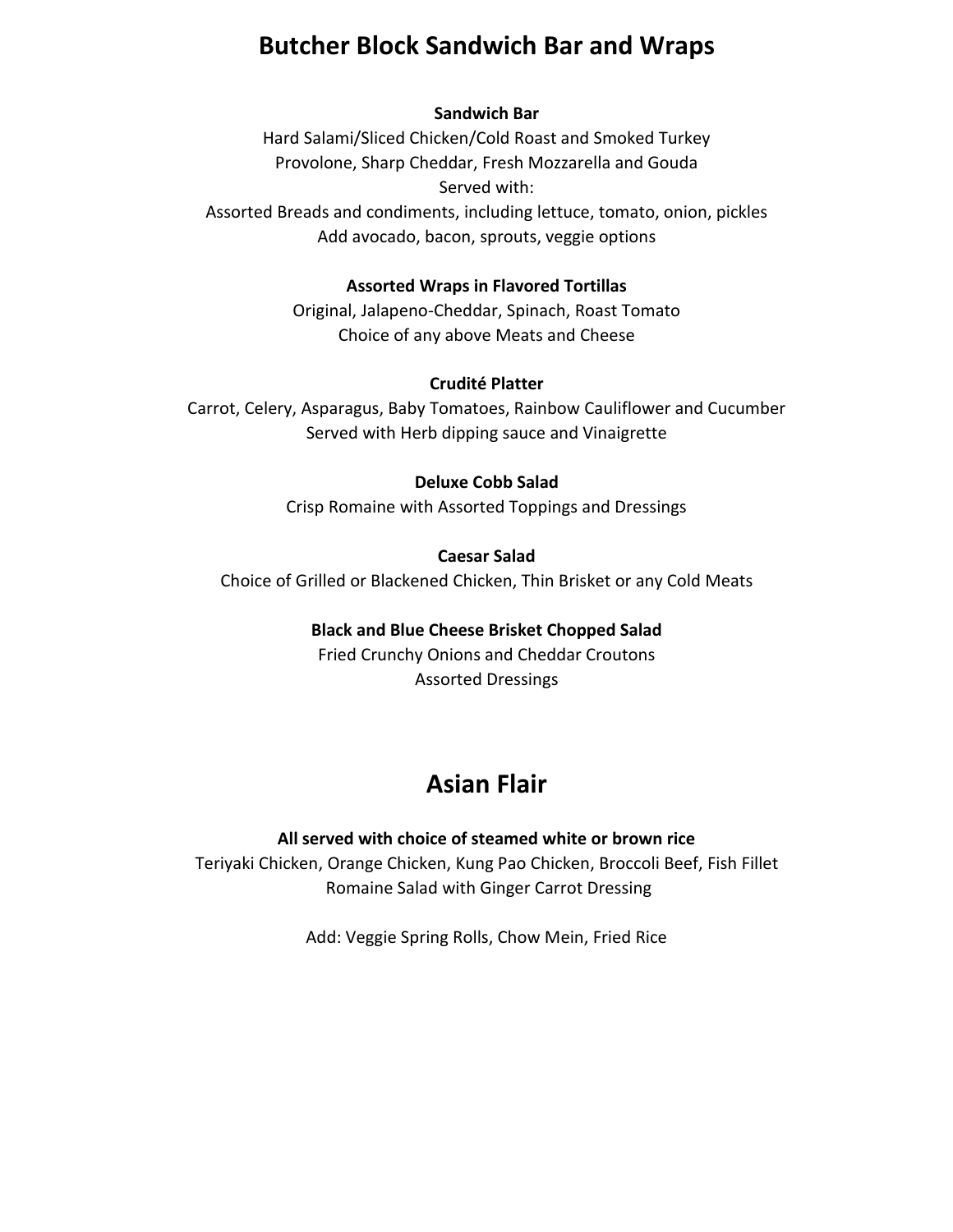### *American Style Barbecue and Grill*

Choose the main dish and add assorted side dishes to compliment the meal

**Seasoned Sliced Brisket**

#### **¼ Pound Char Grilled Burgers with Toppings**

#### **½ Smoked Chicken**

#### **Spice Rubbed Pork Shoulder**

#### **Marinated Chicken Breast**

#### **Assorted Sausages**

Polish, Jalapeno Cheddar, Traditional Hot Link

#### **Fresh Turkey Breast**

#### **Saint Louis Style Ribs by the Rack**

#### **Sides options:**

Traditional Cole Slaw Texas Baked Beans Jalapeno Beans Mustard Potato Salad Creamy Mac and Cheese Creamed Spinach Baked Potato Casserole Black Pepper Bacon Green Beans Caesar Salad, Green Salad, Chopped Salad with choice of dressings Want something special? Just ask!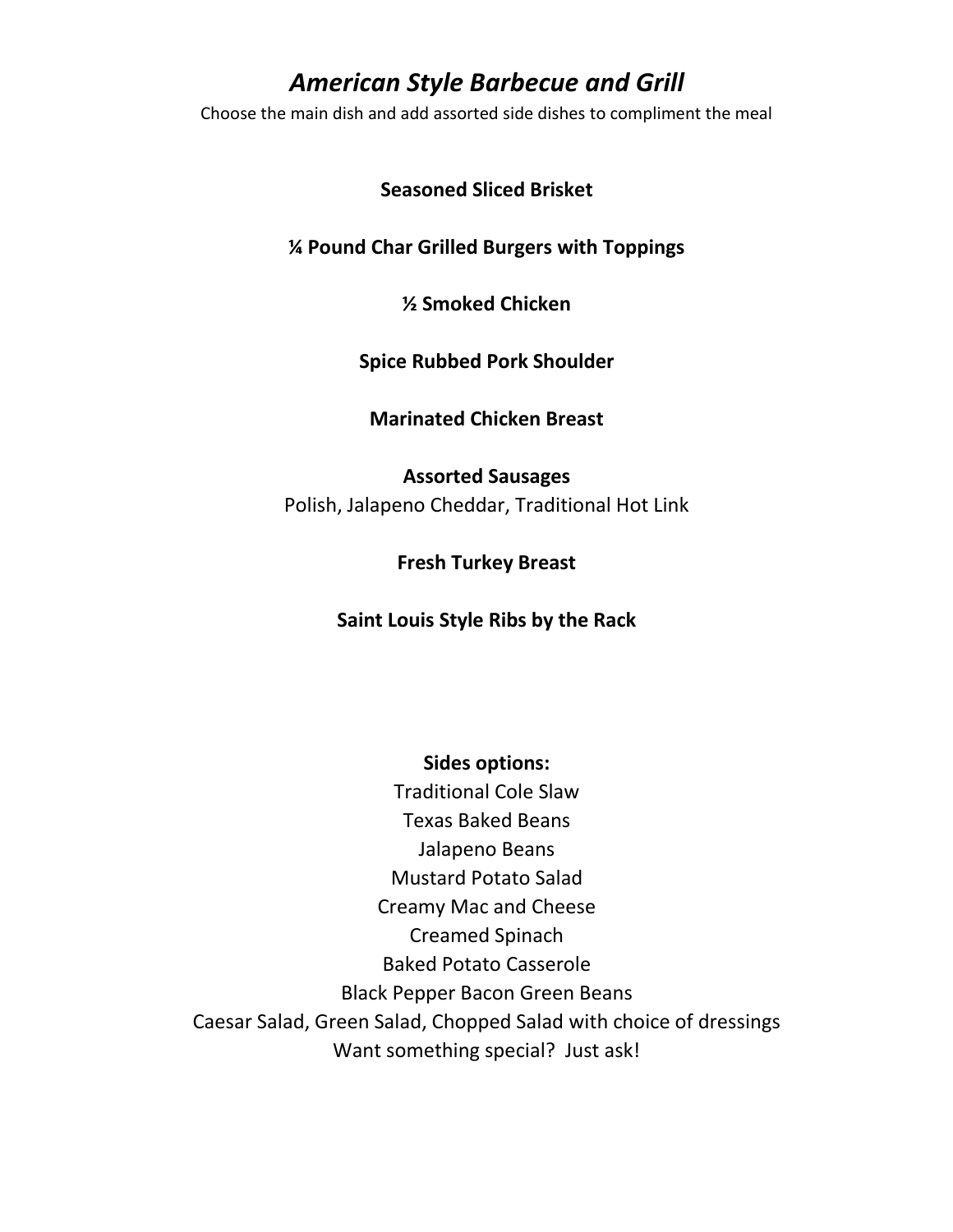## *Mexican and Spanish Meals*

All Entrées come with Mexican Potato Casserole and Jalapeno Beans Delicious Salsa and Fresh Chips

#### **Adobo Chicken Salad**

Service with Guacamole, Sour Cream, Jalapeno Beans and topped with Tortilla Strips

#### **Burritos**

with choice of Smoked Brisket, Chile Pork Verde, Smoked Spice Chicken individual or build-your-own

#### **Red and Green Chile Tostadas**

with choice of Smoked Brisket, Chile Pork Verde, Smoked Spice Chicken served with all the fixin's and Blue or Yellow Tortillas

#### **Pressed Sandwich Cubano Sandwiches**

Smoked Pork Shoulder, Thin Slice Sausage, Mustard Mayo, Cheese and Pickle

#### **Brisket and Chicken Fajitas**

Tender and Slow Roasted Brisket and/or Chicken Breast with Pepper and Onions

#### **Green Chile Tri-Tip Steak**

Flame grilled and served with Mexican Potato Casserole and Mexican Caesar Salad

#### **Smoked Pork Street Tacos**

with Chipotle Relish and lightly dusted fried Onions Served with sides of your choice: Salad, Beans, Mexican Potato Casserole And Chips and Salsa

## *American Italiano*